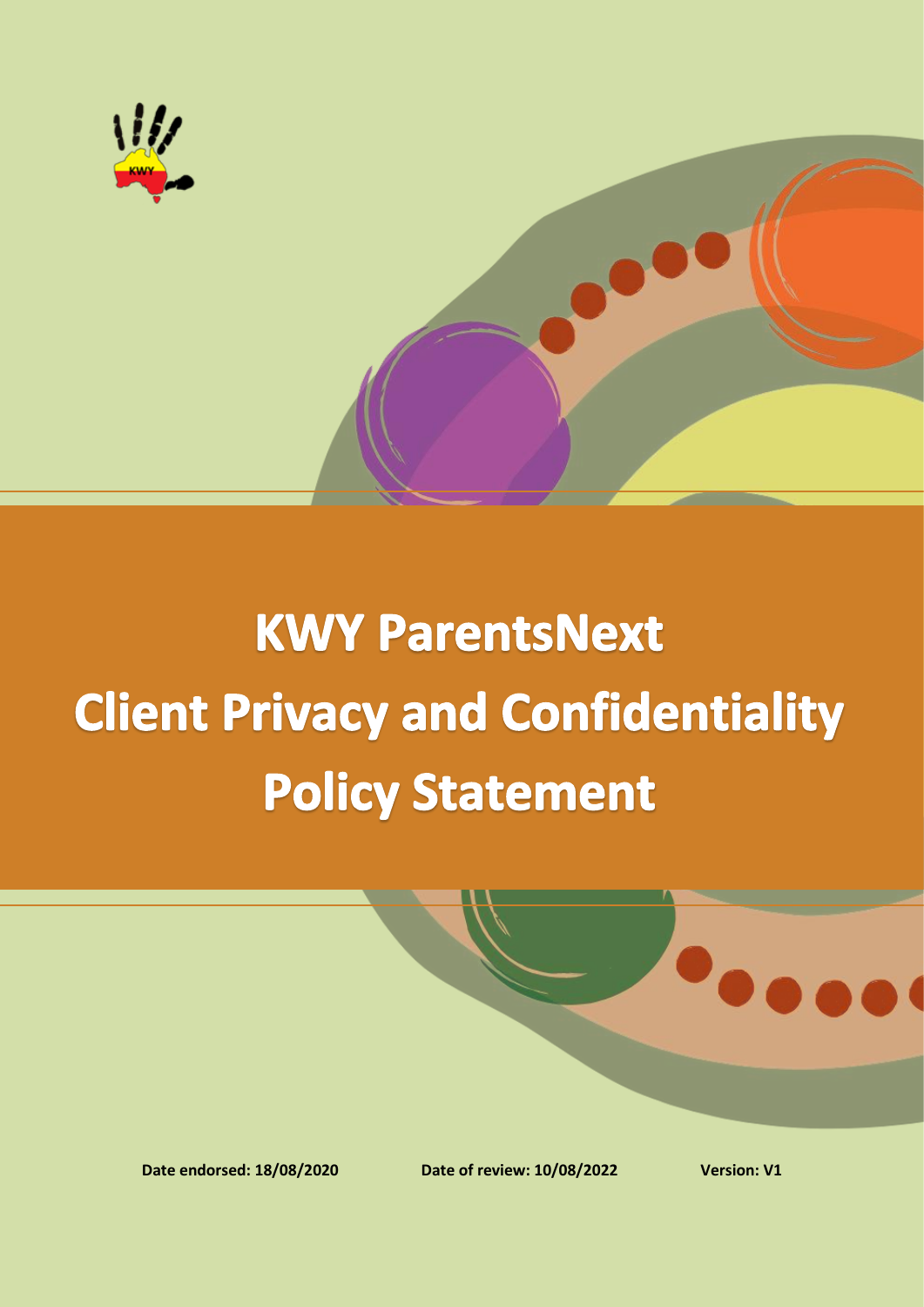

**All rights reserved, no part of this document can be reproduced by any means without the written consent of the Kornar Winmil Yunti Board or its representative.** 

**Kornar Winmil Yunti**

**Adelaide, SA 5000**

This publication is designed to provide accurate and authoritative information in regard to the subject matter covered. It is published with the understanding that the publisher is not engaged in rendering legal, accounting, or other professional services. If legal advice or other expert assistance is required, the services of a competent professional should be sought.



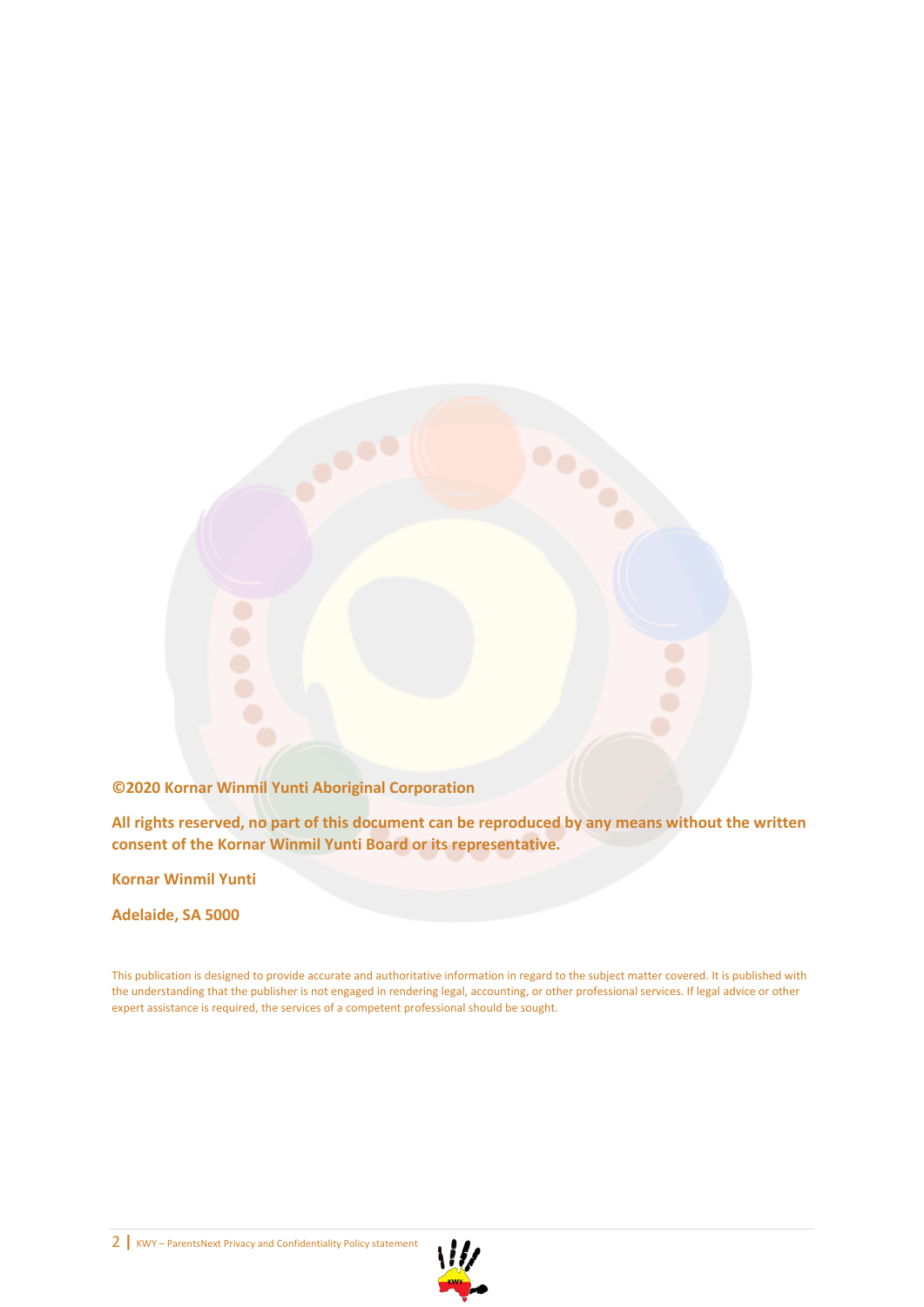### <span id="page-2-0"></span>Acknowledgement

Kornar Winmil Yunti Aboriginal Corporation acknowledges that we operate on the many different lands of the traditional owners.

We acknowledge and pay respect to the ancestors and traditional owners that walked and managed these lands for many generations before us.

We acknowledge the great diversity in language, cultures and histories of Aboriginal and Torres Strait Islander people. We acknowledge and recognise all Aboriginal people who have come from their own country and who have now come to call this country their home.

We acknowledge and respect:

- Elders both past and present who are our knowledge holders, our teachers.
- Youth who are our hope for a brighter and stronger future.
- Community members who have gone before us and recognise their contribution to our people and community.

We acknowledge the resilience and strengths of families and the community. We will draw on these strengths and use culture to protect and heal our children, families and communities. We believe that strategies and initiatives developed and led by local Aboriginal people are the most appropriate for addressing the current difficulties that impacting Aboriginal people, families and communities.

From an Aboriginal perspective, the current difficulties that impact Aboriginal families are embedded in the history and impacts of white settlement and systematic ongoing racism since then. This includes:

- Dispossession of land and traditional culture;
- Breakdown of community kinship systems and Aboriginal law;
- Racism and vilification:
- Economic exclusion and entrenched poverty;
- Alcohol and other drug abuse;
- The effects of institutionalisation and child removal policies;
- Inherited grief and trauma; and
- Loss of traditional roles and status (Strong Culture, Strong Peoples, Strong Families 2008).



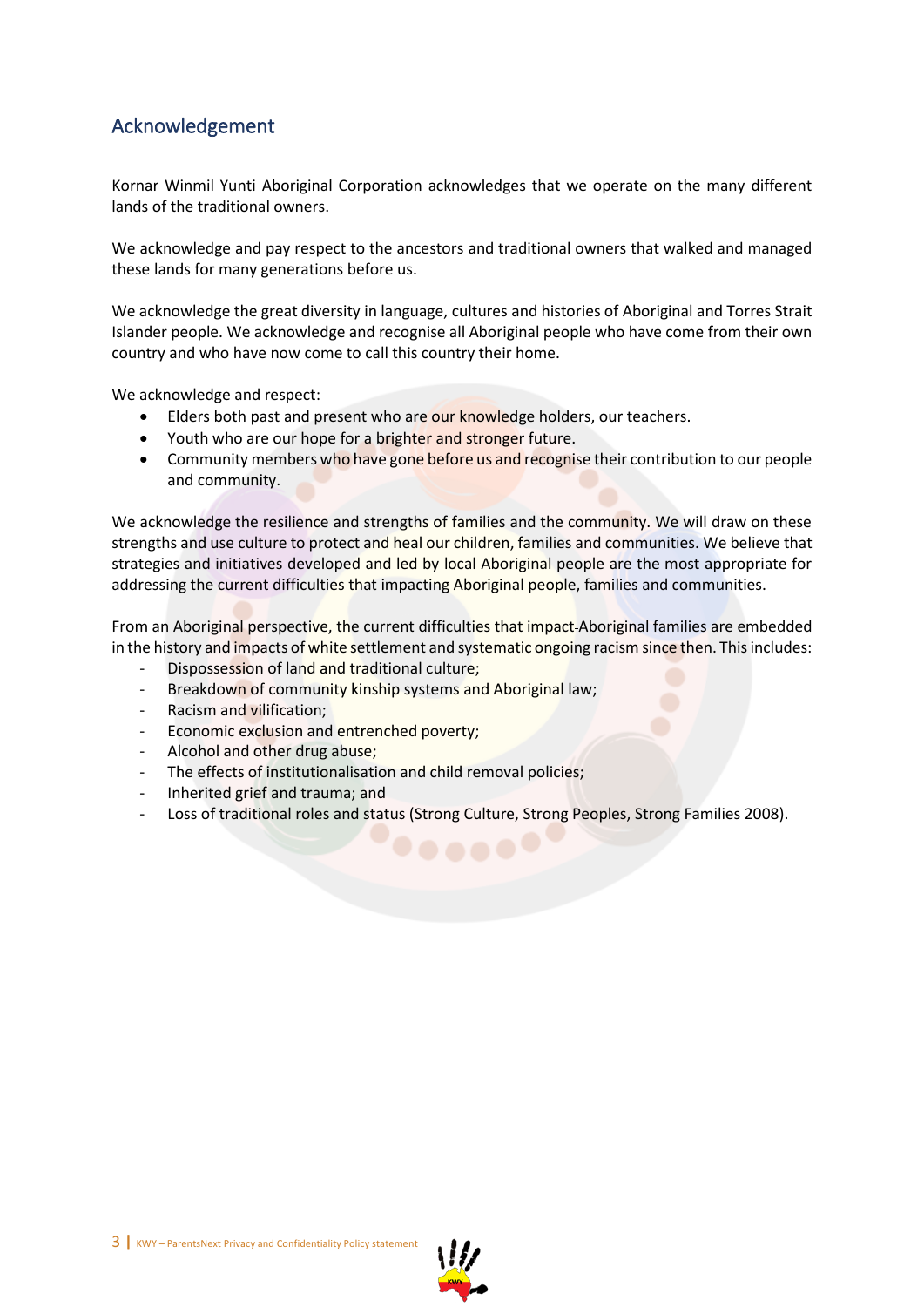## **Table of Contents**



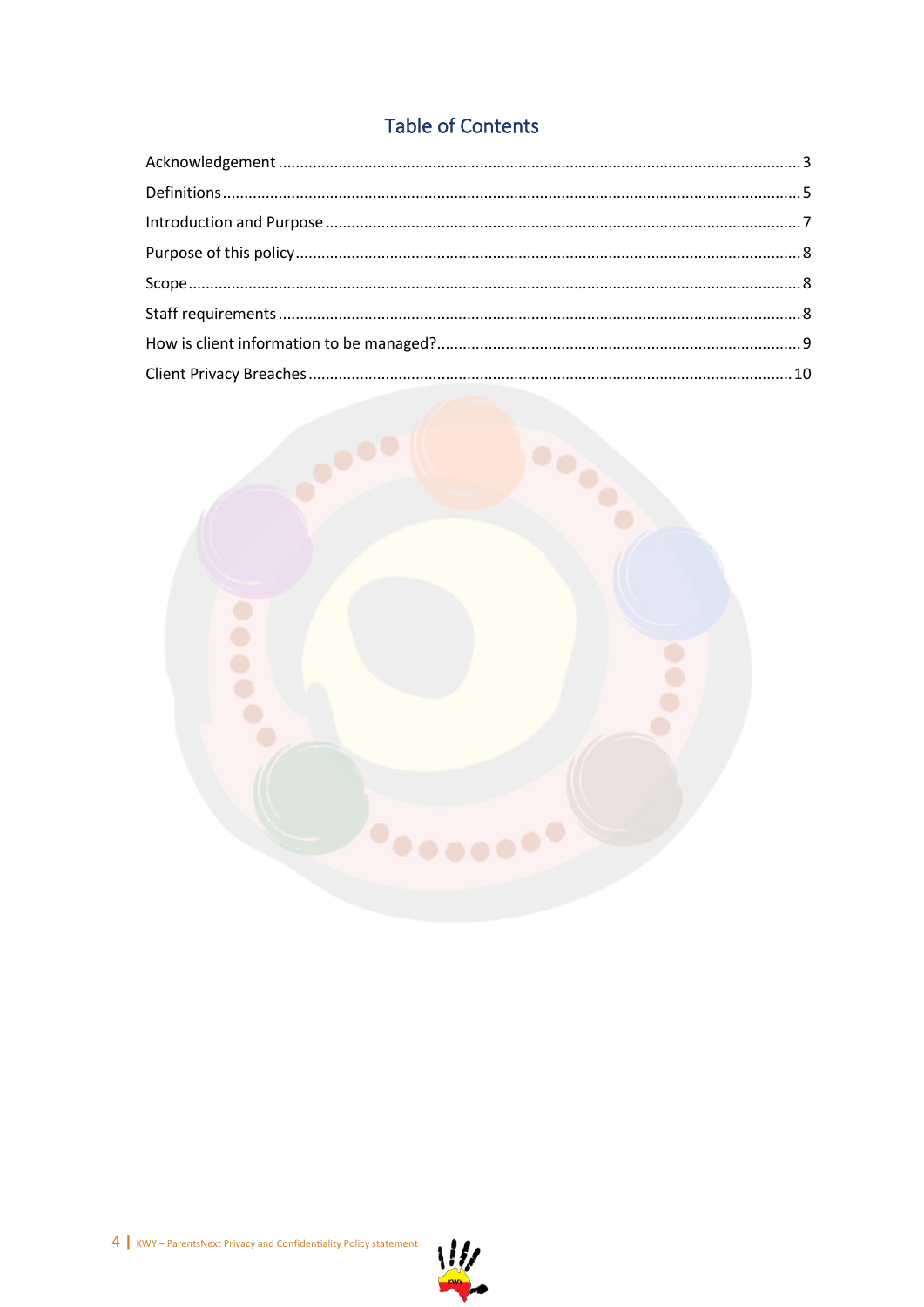# <span id="page-4-0"></span>Definitions

| <b>Term</b>               | <b>Definition</b>                                                                                                                                                                                                                                                                                                                                                                                                                                                                                                                                                                                                                                                                                                                                                                                                                                                                                                                                                                                                                                                                                                                                                                                                                                                                                                                                                                                                             |  |  |
|---------------------------|-------------------------------------------------------------------------------------------------------------------------------------------------------------------------------------------------------------------------------------------------------------------------------------------------------------------------------------------------------------------------------------------------------------------------------------------------------------------------------------------------------------------------------------------------------------------------------------------------------------------------------------------------------------------------------------------------------------------------------------------------------------------------------------------------------------------------------------------------------------------------------------------------------------------------------------------------------------------------------------------------------------------------------------------------------------------------------------------------------------------------------------------------------------------------------------------------------------------------------------------------------------------------------------------------------------------------------------------------------------------------------------------------------------------------------|--|--|
| <b>Administration Act</b> | Social Security (Administration) Act 1999.                                                                                                                                                                                                                                                                                                                                                                                                                                                                                                                                                                                                                                                                                                                                                                                                                                                                                                                                                                                                                                                                                                                                                                                                                                                                                                                                                                                    |  |  |
| <b>Archives Act</b>       | Archives Act 1983.                                                                                                                                                                                                                                                                                                                                                                                                                                                                                                                                                                                                                                                                                                                                                                                                                                                                                                                                                                                                                                                                                                                                                                                                                                                                                                                                                                                                            |  |  |
| <b>Agency</b>             | Has the same meaning as under the Privacy Act, being any of the<br>following:<br>a Minister;<br>$\bullet$<br>a department;<br>$\bullet$<br>a body (whether incorporated or not), or a tribunal, established or<br>$\bullet$<br>appointed for a public purpose by or under a Commonwealth<br>enactment, not being:<br>an incorporated company, society or association;<br>$\circ$<br>an organisation that is registered under the Fair Work<br>$\circ$<br>(Registered Organisations) Act 2009 or a branch of such an<br>organisation;<br>a body established or appointed by the Governor-General, or<br>$\circ$<br>by a Minister, otherwise than by or under a Commonwealth<br>enactment;<br>a personal holding or performing the duties of an office<br>$\circ$<br>established by or under, or an appointment made under, a<br>Commonwealth enactment, other than a person who, by<br>virtue of holding that office, is the Secretary of a<br>department;<br>a person holding or performing the duties of an<br>$\circ$<br>appointment, being an appointment made by the Governor-<br>General, or by a Minister, otherwise than under a<br>Commonwealth enactment;<br>a federal court;<br>$\circ$<br>the Australian Federal Police;<br>$\circ$<br>a Norfolk Island agency;<br>$\circ$<br>an eligible hearing service provider; or<br>$\circ$<br>the service operator under the Healthcare Identifiers Act<br>$\circ$<br>2010. |  |  |
| APP entity                | Has the same meaning as under the Privacy Act, being an agency or<br>organisation.                                                                                                                                                                                                                                                                                                                                                                                                                                                                                                                                                                                                                                                                                                                                                                                                                                                                                                                                                                                                                                                                                                                                                                                                                                                                                                                                            |  |  |
| <b>APPs</b>               | The Australian Privacy Principles as set out at Schedule 1 of the Privacy<br>Act.                                                                                                                                                                                                                                                                                                                                                                                                                                                                                                                                                                                                                                                                                                                                                                                                                                                                                                                                                                                                                                                                                                                                                                                                                                                                                                                                             |  |  |
| Consent                   | Consent may be express consent or implied consent. The four key<br>elements of consent are:<br>the individual is adequately informed before giving consent;<br>$\bullet$<br>the individual gives consent voluntarily;<br>$\bullet$<br>the consent is current and specific, and<br>$\bullet$<br>the individual has the capacity to understand and communicate their<br>$\bullet$<br>consent.<br>Express consent is given explicitly, either orally or in writing. This could<br>include a handwritten signature, an oral statement, or use of an<br>electronic medium or voice signature to signify agreement.<br>Implied consent arises where consent may reasonably be inferred in the<br>circumstances from the conduct of the individual and the APP entity.                                                                                                                                                                                                                                                                                                                                                                                                                                                                                                                                                                                                                                                               |  |  |

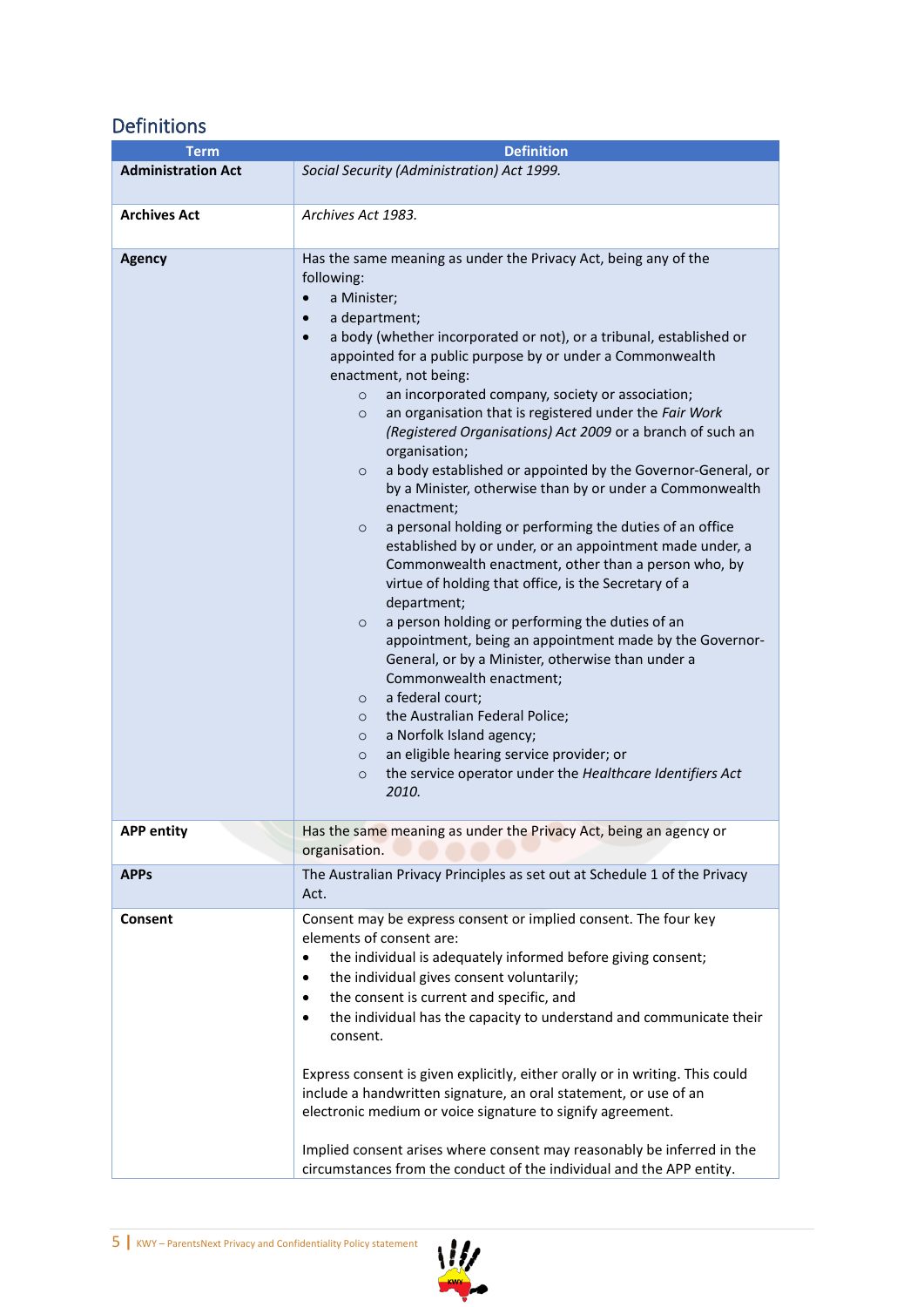| Data breach                  | Occurs when personal information that an entity holds is subject to<br>unauthorised access or disclosure, or is lost.                                                                                                                                                                                                                                                                                                            |  |  |
|------------------------------|----------------------------------------------------------------------------------------------------------------------------------------------------------------------------------------------------------------------------------------------------------------------------------------------------------------------------------------------------------------------------------------------------------------------------------|--|--|
| <b>FOI Act</b>               | Freedom of Information Act 1982.                                                                                                                                                                                                                                                                                                                                                                                                 |  |  |
| <b>Host Organisation</b>     | The abbreviation for 'Activity Host Organisation' as defined under the<br>Deeds.                                                                                                                                                                                                                                                                                                                                                 |  |  |
| Individual                   | Has the same meaning as under the Privacy Act, being a natural person.                                                                                                                                                                                                                                                                                                                                                           |  |  |
| <b>Lead Provider</b>         | A Provider assigned to that role in accordance with the rules set out in the<br>Guidelines.                                                                                                                                                                                                                                                                                                                                      |  |  |
| Loss                         | Accidental or inadvertent loss of personal information held by an entity, in<br>circumstances where it is likely to result in unauthorised access or<br>disclosure.                                                                                                                                                                                                                                                              |  |  |
| <b>Must</b>                  | Compliance is mandatory.                                                                                                                                                                                                                                                                                                                                                                                                         |  |  |
| <b>NDB</b>                   | Notifiable Data Breach.                                                                                                                                                                                                                                                                                                                                                                                                          |  |  |
| <b>OAIC</b>                  | Office of the Australian Information Commissioner.                                                                                                                                                                                                                                                                                                                                                                               |  |  |
| Organisation                 | Has the same meaning as under the Privacy Act, being any of the<br>following:<br>an individual;<br>a body corporate;<br>a partnership;<br>any other unincorporated association; or                                                                                                                                                                                                                                               |  |  |
|                              | a trust<br>that is not a small business operator, a registered political party, an<br>agency, a State or Territory or a prescribed instrumentality of a State or<br>Territory.                                                                                                                                                                                                                                                   |  |  |
| Participant                  | Has the same meaning as in the relevant Deeds.                                                                                                                                                                                                                                                                                                                                                                                   |  |  |
| <b>Personal Information</b>  | Has the same meaning as under the Privacy Act, being information or an<br>opinion about an identified individual, or an individual who is reasonably<br>identifiable:<br>whether the information or opinion is true or not; and<br>whether the information or opinion is recorded in a material form                                                                                                                             |  |  |
| <b>Primary purpose</b>       | or not.                                                                                                                                                                                                                                                                                                                                                                                                                          |  |  |
| <b>Privacy Act</b>           | The purpose for which the Provider collects the personal information.                                                                                                                                                                                                                                                                                                                                                            |  |  |
| <b>Protected information</b> | Privacy Act 1988.                                                                                                                                                                                                                                                                                                                                                                                                                |  |  |
| Provider/s                   | Has the same meaning as under the section 23 of the Social Security Act.<br>An entity contracted to the Commonwealth to provide Services as defined<br>under the Deeds.                                                                                                                                                                                                                                                          |  |  |
| <b>Secondary purpose</b>     | Any purpose that is not the primary purpose.                                                                                                                                                                                                                                                                                                                                                                                     |  |  |
| <b>Sensitive Information</b> | Has the same meaning as under the Privacy Act, being a subset of personal<br>information and is:                                                                                                                                                                                                                                                                                                                                 |  |  |
|                              | information or an opinion about an individual's:<br>$\bullet$<br>racial or ethnic origin; or<br>O<br>political opinions; or<br>$\circ$<br>membership of a political association; or<br>O<br>religious beliefs or affiliations; or<br>O<br>philosophical beliefs; or<br>O<br>membership of a professional or trade association; or<br>O<br>membership of a trade union; or<br>$\circ$<br>sexual orientation or practices; or<br>O |  |  |

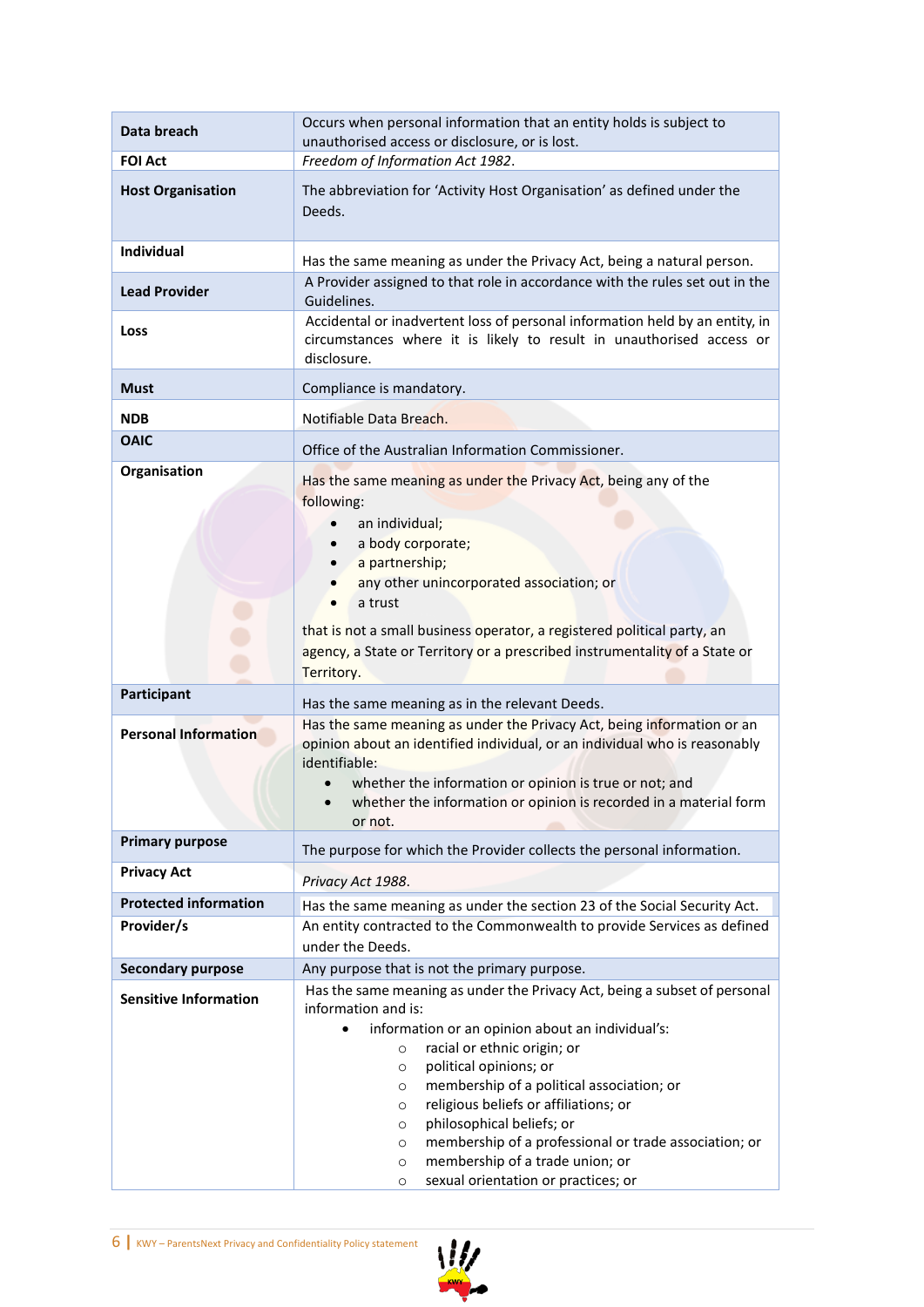|                                | criminal record;<br>$\circ$                                                                                                                                                                                                                                                                                                                                                                          |  |  |  |  |
|--------------------------------|------------------------------------------------------------------------------------------------------------------------------------------------------------------------------------------------------------------------------------------------------------------------------------------------------------------------------------------------------------------------------------------------------|--|--|--|--|
|                                | that is also personal information; or                                                                                                                                                                                                                                                                                                                                                                |  |  |  |  |
|                                | health information about an individual; or                                                                                                                                                                                                                                                                                                                                                           |  |  |  |  |
|                                | genetic information about an individual that is not otherwise<br>health information; or                                                                                                                                                                                                                                                                                                              |  |  |  |  |
|                                | biometric information that is to be used for the purpose of<br>٠<br>automated biometric verification or biometric identification; or<br>biometric templates.                                                                                                                                                                                                                                         |  |  |  |  |
| <b>Serious harm</b>            | Serious physical, psychological, emotional, financial, or reputational harm.                                                                                                                                                                                                                                                                                                                         |  |  |  |  |
| <b>Services Australia</b>      | Formerly the Department of Human Services (DHS) (at<br>https://www.humanservices.gov.au).                                                                                                                                                                                                                                                                                                            |  |  |  |  |
| <b>Should</b>                  | Compliance represents best practice for Providers.                                                                                                                                                                                                                                                                                                                                                   |  |  |  |  |
| <b>Small business operator</b> | Has the same meaning as under the Privacy Act, being an individual, body<br>corporate, partnership, unincorporated association or trust that:<br>carries on one or more small business; and<br>does not carry on a business that is not a small business.<br>A small business operator is not a contracted service provider for a<br>Commonwealth contract (whether or not a party to the contract). |  |  |  |  |
| <b>Social Security Act</b>     | Social Security Act 1991.                                                                                                                                                                                                                                                                                                                                                                            |  |  |  |  |

#### <span id="page-6-0"></span>Introduction and Purpose

ParentsNext client privacy and confidentiality policy and procedures follow strict KWYs guidelines which Department of Education Skills and Employment (DESE) requires KWY to have as a ParentsNext provider. KWY has obligations as a ParentsNext provider to collect client information under strict privacy requirements when collecting, using, disclosing and holding personal information.

KWY are required to comply with the Australian Privacy Principles outlined in the Privacy Act 1988 (Cth) and the *[Social Security \(Administration\) Act 1999](https://www.legislation.gov.au/Series/C2004A00580)*. We are committed to ensuring the appropriate use and collection of personal information by observing the Australian Privacy Principles when handling and managing an individual's personal information.

All personal information collected by us is used only for the purpose of undertaking business functions or service provision.

The Department of Education Skills and Employment (DESE), including its employees, contractors and agents, is subject to the Privacy Act 1988 (Privacy Act) and the requirements of the Australian Privacy Principles (APPs) as set out in Schedule 1 of the Privacy Act.

All KWY staff take client confidentiality and privacy seriously, with commitments, training and agreements in place within each specific program, including ParentsNext, which guide and regulate the preparation and management of information.

ParentsNext participants are determined by DESE into either Compulsory or Voluntary and Intensive stream categories. Participant requirements vary according to the categories. Participants information is gathered, held and stored irrespective of categories allocated.

KWY ParentsNext clients/ participants are entitled to have their stories and information kept private and confidential. Both the Department and KWY are committed to this.

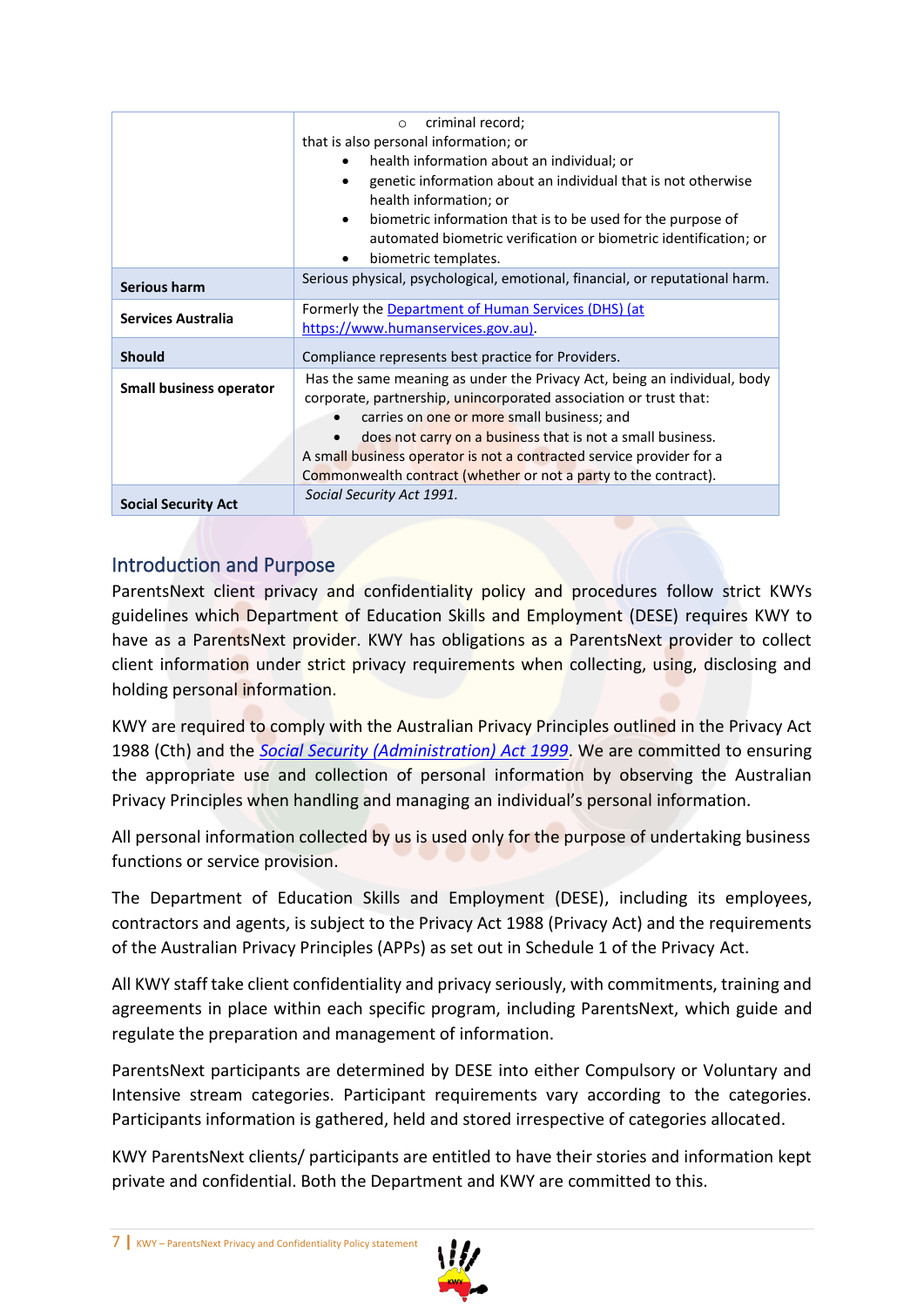This policy statement supplements KWY's information sharing management guidelines (ISG) and, its privacy and confidentiality policies, and strict client and staff information management systems.

#### <span id="page-7-0"></span>Purpose of this policy

The purpose of this privacy policy is to guide ParentsNext staff on the gathering and storage of client information including:

- what kinds of personal information we collect, use and disclose;
- how we collect, use, disclose and hold it; and
- the purposes for which we collect, use and disclose it.

This privacy policy also sets out what you can do if you have a query, concern or complaint regarding the department's and KWYs handling of your personal information, as well as how you can access your personal information held by KWY and seek correction of that information (if necessary).

#### <span id="page-7-1"></span>Scope

This policy applies to all KWY staff (employees, volunteers and contractors) and to:

- any person who receives services from us;
- information provided by or to a third party relating to a person who receives services from us; and
- any other person who may interact with us where the collection of personal information is required.

#### <span id="page-7-2"></span>Staff requirements

KWY ParentsNext staff are trained to abide by ESSWeb strict guidelines and access requirements. This includes client information gathering, storage and management.

KWY staff are regularly supervised in the ParentsNext program, this includes monitoring the gathering and entering of client details onto the ESSWeb is done correctly.

Each client information gathered is approved by the clients, no other client information is to be gathered by KWY staff without client approval for inclusion on their client files.

KWY will only gather, use or disclose client personal information for the purpose for which it was collected or for a directly related purpose (unless otherwise required or authorised by law).

KWY will seek each client consent at the time information is collected or as soon as practicable thereafter.

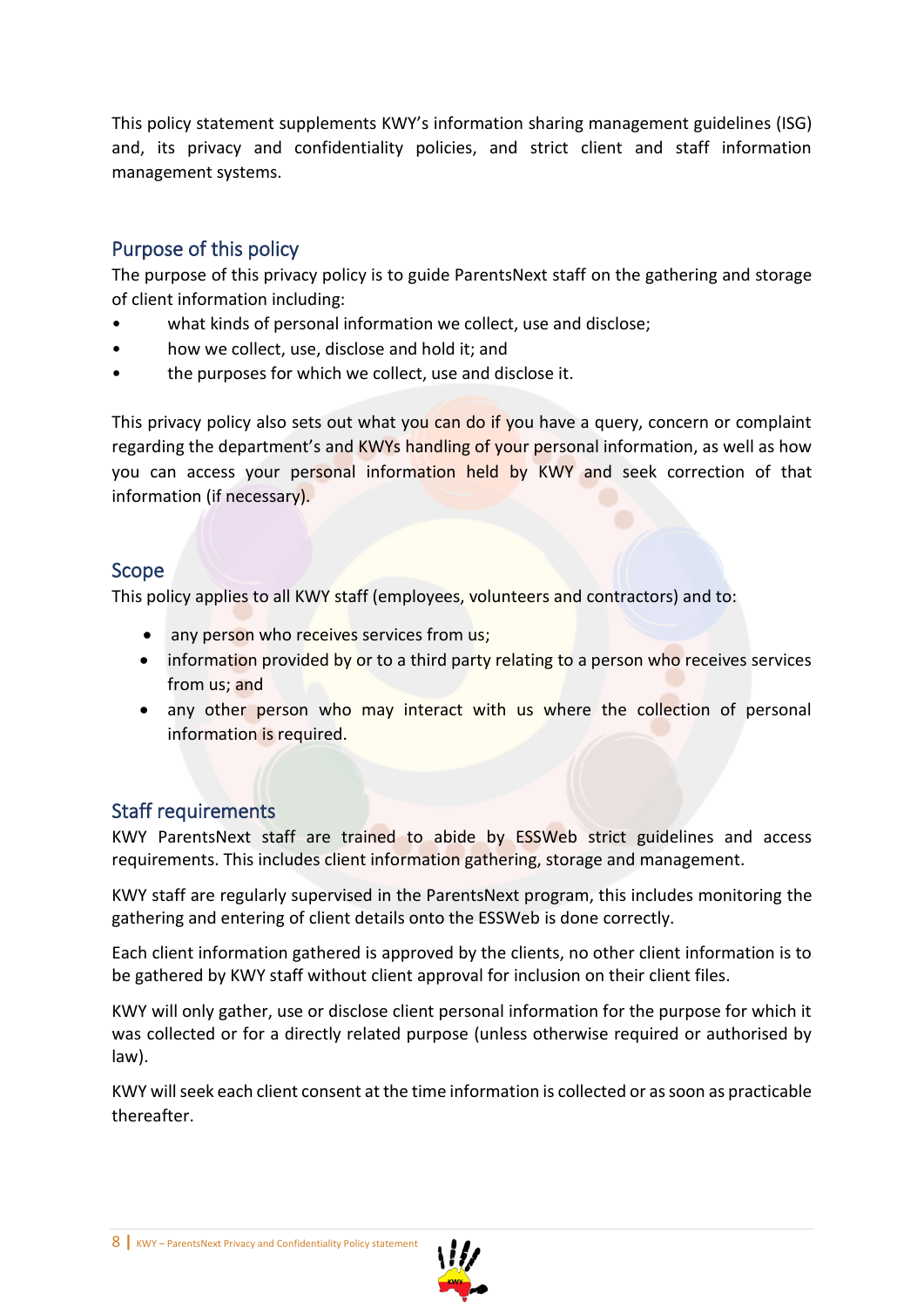#### <span id="page-8-0"></span>How is client information to be managed?

KWYs ParentsNext staff will:

- Conduct initial interviews with allocated ParentsNext clients and to confirmation information gathering and release is consented signing at initial interview Client Consent form; and then determine Participation Plans (see Guidelines provided by Department) with each participant within 20 days of the initial interview, confirming participants interest in KWY ParentsNext program.
- Gather and hold information about clients and their family information e.g. number of children, relationships status etc and construct a client Participation Plan as they agree sharing information in the face to face interviews conducted as part of the KWY ParentsNext program. Staff will **not** gather irrelevant personal information, such as detailed personal information or details of medical conditions and medications.
- Conduct initial client interview, record and write information onto Client files stored on ESSWeb page.
- Confirm information gathered and recorded with each client, who will then sign printed hard copies, are then given a copy and a copy is stored in KWY secure filing system, in secure KWY office environment, accessible only to KWY ParentsNext staff. Each office environment has passed Departmental security requirements for client data storage.
- Provide KWY ParentsNext clients requested face to face interviews with KWY ParentsNext workers to change or update their information as needed or if situation varies after initial interviews.
- Support each ParentsNext client information to access their ESSWeb page for reviewing reporting and payment information. Commonwealth officers within Department of Human Services also have access to all ParentsNext client information written up and agreed to on their ParentsNext.
- KWY is not contracted or enabled to disclose any client information for any other purpose than it was gathered.
- KWY will with ParentsNext participants, review a Participant's Participation Plan at each quarterly Appointment, and where necessary, update and can change that plan. Detailed update requirements are outlined in Participation Plans and Activities – ParentsnextGuidelines available on the DESE <https://www.employment.gov.au/parentsnext> website.
- KWY will respond to any privacy complaints within 30 days. (as per below).

All information will be kept on individuals' Federal governments DESE ESSWeb case files.

Keeping client's information confidential is a requirement that is covered by contracted obligations, KWY's ISG Appendix and KWY's Communications Policy. Each KWY staff member undertakes a commitment at their induction to comply with regulations governing and managing client's privacy and confidentiality.

The DESE provides the table below outlining types of information collected, why and what it is used for.

This information is collected to enable the department to properly and efficiently carry out its functions and deliver services to participants.

<sup>9</sup> **|** KWY – ParentsNext Privacy and Confidentiality Policy statement

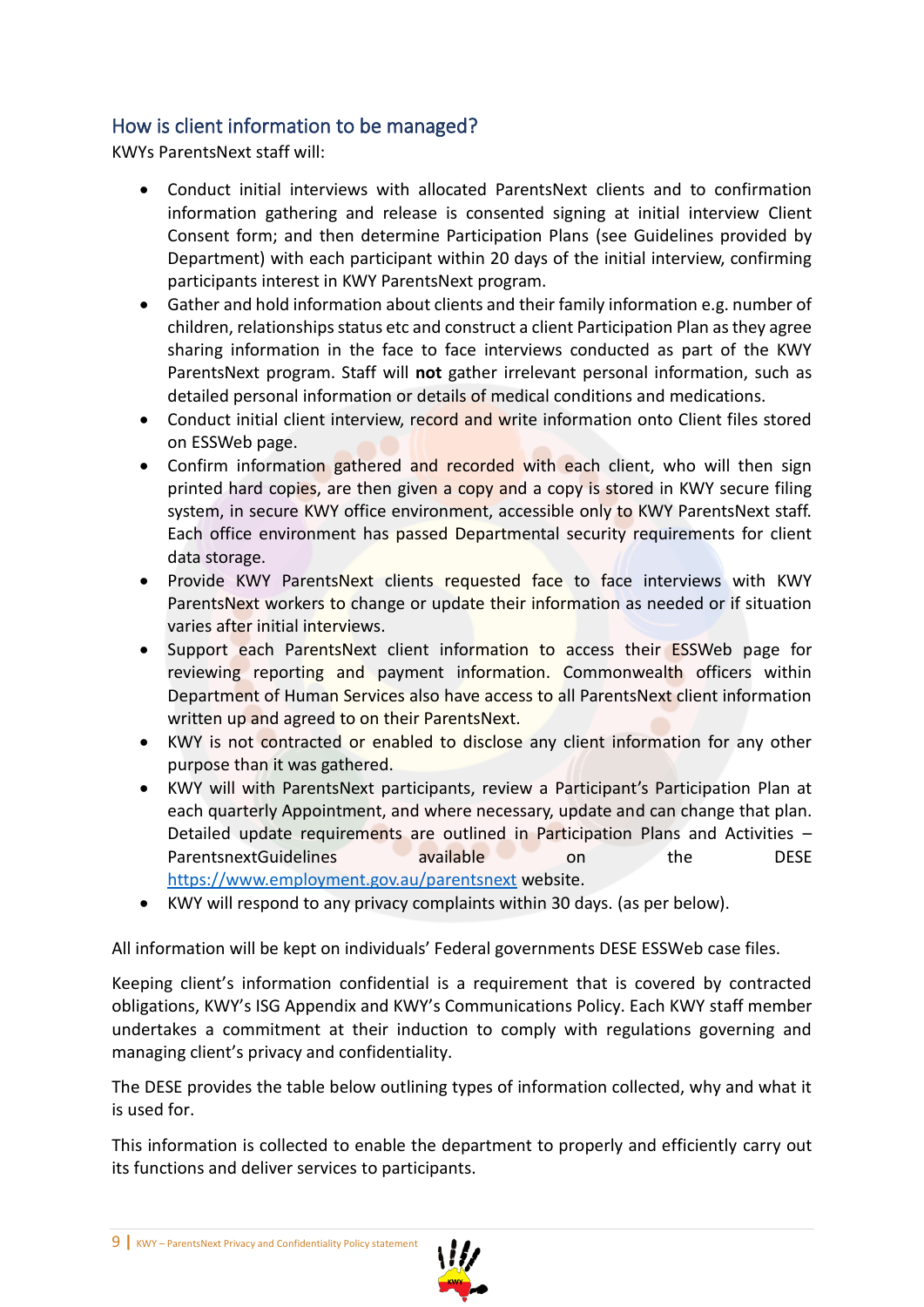| Information may be<br>collected by:                                                       | Type of information:                                                                                                                                                                                                                                                                                                                                                                                            | Information collected to:                                                                                                                                                  |
|-------------------------------------------------------------------------------------------|-----------------------------------------------------------------------------------------------------------------------------------------------------------------------------------------------------------------------------------------------------------------------------------------------------------------------------------------------------------------------------------------------------------------|----------------------------------------------------------------------------------------------------------------------------------------------------------------------------|
| Internet browser<br>Cookies<br>Google Analytics<br>Social media<br>platforms<br>Qualtrics | Your browser type<br>Your browser language<br>Your server address<br>Your location (where location services are<br>enabled on your device)<br>Your top level domain name (e.g. '.com',<br>'.gov', '.au', '.uk')<br>Date and time you accessed a page on<br>our site<br>Pages accessed and documents viewed<br>on our site<br>How our website was accessed (e.g. from<br>a search engine, link or advertisement) | Measure the effectiveness of<br>our content<br>Better tailor our content to<br>our audience                                                                                |
| the department                                                                            | <b>Name</b><br>Email address<br>Phone number<br><b>Education history</b><br><b>Employment history</b>                                                                                                                                                                                                                                                                                                           | Deliver services to you<br>Contact you<br>Identify you<br>Subscribe you to a service or<br>update you have requested<br>Evaluate our programs<br>Inform policy development |

#### <span id="page-9-0"></span>Client Privacy Breaches

KWY's staff management of privacy breaches and client notification, are covered in its National Data Breach Plan 2020 and in its ISG guidelines Appendix pertaining to all KWY information sharing, gathering and data management.

KWYs clients within the ParentsNext program have the right to contact the department (DESE), to query how their personal information is handled, request access to or correction of their personal information, or make a privacy complaint in relation to the department or a Provider.

An individual who considers that their privacy has been interfered with can contact the Department of Education Skills and Employment (DESE) and/or OAIC to make a complaint.

KWY will respond to any privacy complaints within 30 days. Where a Provider receives a privacy complaint, it will:

- Contact the complainant to advise:
	- o the Provider's understanding of the conduct complained about;
	- o the Provider's understanding of the privacy obligations at issue;
	- o that the Provider is conducting an investigation;
	- o the name, title and contact details of the Provider staff member handling the complaint;
	- $\circ$  how that staff member is independent of the person or persons responsible for the alleged conduct; and